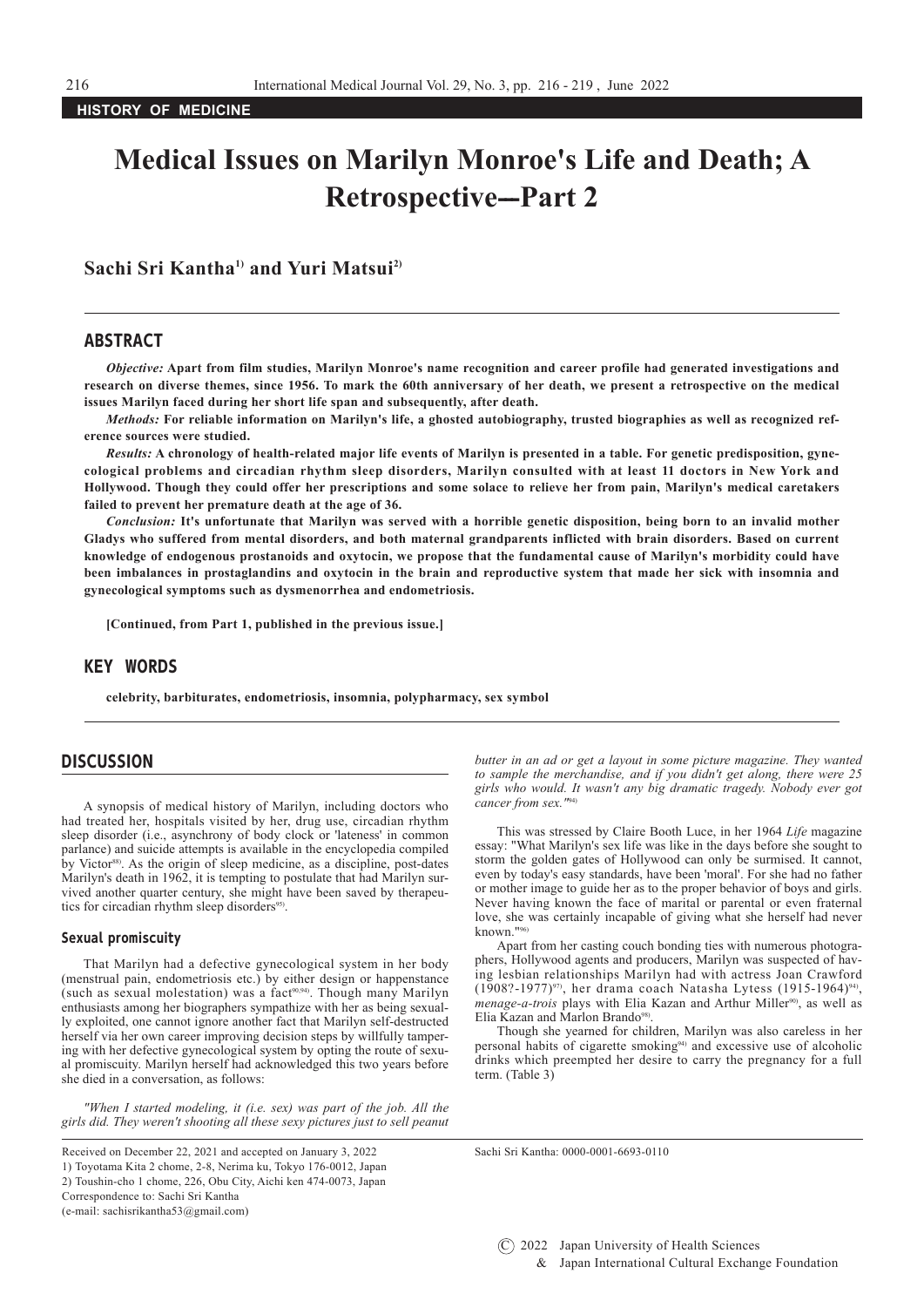**Table 3: Doctors associated with the life and death of Marilyn Monroe** 

| втоштос                |           |                                                 |
|------------------------|-----------|-------------------------------------------------|
| Doctor                 | Life Span | Specialty and link to Marilyn Monroe            |
| [in Life]              |           |                                                 |
| Hyman Engelberg        | 1913-2005 | internist; MM's personal physician              |
| Lee E. Siegel          | 1909-1990 | internist; Medical director at 20 <sup>th</sup> |
|                        |           | Century Fox Studios, from 1955 to 1971.         |
| Leon Krohn             | 1906-1983 | gynecologist                                    |
| Mortimer Rodgers       | 1898-1970 | gynecologist                                    |
| <b>Bernard Berglas</b> | 1899-1984 | treated MM for a tubal pregnancy in             |
|                        |           | Aug 1957, in New York City.                     |
| Eliot Corday           | 1914-1999 | cardiologist                                    |
| Myron Prinzmetal       | 1908-1987 | cardiologist; MM's physician circa 1952.        |
| Margaret Hohenberg     | 1898-1992 | psychiatrist and psychoanalyst                  |
| Marianne Kris          | 1900-1980 | psychiatrist and psychoanalyst                  |
| Ralph Greenson         | 1911-1979 | psychiatrist and psychoanalyst                  |
| Michael M. Gurdin      | 1910-1994 | plastic surgeon                                 |
|                        |           |                                                 |
| [in Death]             |           |                                                 |
| Theodore J. Curphey    | 1897-1986 | pathologist; Coroner of Los Angeles             |
|                        |           | County                                          |
| Thomas Tsunetomi       | $1927 -$  | pathologist; Coroner of Los Angeles             |
| Noguchi                |           | County                                          |
|                        |           |                                                 |
| Sources: Ref. 92, 94.  |           |                                                 |

#### Dysmennorhea and Endometriosis

Dysmennorhea is thought to be caused by the release of prostaglandins in the menstrual fluid, causing uterine contractions and pain<sup>99)</sup>. That endogenous prostanoids are also involved in sleep-wake balance, according to Hayaishi hypothesis<sup>100-103</sup>), makes us postulate that Marilyn might have suffered from prostaglandin imbalance in her brain and reproductive system. Unfortunately for Marilyn, endogenous prostanoid studies in clinical research blossomed only since 1970s<sup>104)</sup>. Drug therapies using prostaglandin inhibitors for premenstrual syndrome<sup>105)</sup>, dysmennorhea<sup>106)</sup> and endometriosis<sup>107,108)</sup> came to be promoted since 1980s.

That Marilyn suffered from anxiety disorders has been recognized by her peers and biographers. Her predilection to be late for appointments and shooting was attributed to her anxiety concerns by Jane Russell (her co-star in the movie 'Gentlemen Prefer Blondes')<sup>109)</sup>. It could be that, apart from prostaglandin imbalance, Marilyn also faced a degree of malfunction in the production of endogenous oxytocin. The involvement and relevance of oxytocin hormone in psychiatric disorders such as schizophrenia, mood and anxiety disorders<sup>110</sup> as well as endometriosis-related pain<sup>111)</sup> have been recognized recently. One can hypothesize that Marilyn's addition to alcohol and barbiturates could have worsened her balance of brain oxytocin and vasopressin hormones<sup>112)</sup>. An empirical evidence for this oxytocin malfunction hypothesis was published recently by Matsumoto *et al*<sup>113)</sup>. In a nested case-control study sample of pregnant women ( $N = 162$ ) with a medical history of anxiety disorder and endometriosis as cases and pregnant women without such medical history as controls adjusted for age and parity, Matsumoto *et al*. 113) found that the plasma oxytocin concentrations were significantly lower in cases suffering from endometriosis in their first, second and third trimesters of pregnancy. Current knowledge on the maternal plasma levels of oxytocin during pregnancy<sup>114)</sup> may explain to an extent the recurrent miscarriages and other related gynecological disorders in Marilyn's life.

## Bipolar Personality Disorder

Marilyn's suffering from bipolar personality disorder<sup>89)</sup> has been observed by three recognized names in the movie industry-namely actor Laurence Olivier, director Billy Wilder, and costume designer William (Billy) Travilla. Laurence Olivier had recorded, "There are two entirely unrelated sides to Marilyn. You would not be far out if you described her as a schizoid; the two people that she was could hardly have been more different."<sup>115)</sup>

Those of Billy Wilder's "One side of Marilyn was wonderful, and

**Table 4: Vital Statistics of Marilyn Monroe, after death**

| Parameter       | Weight / Length    |
|-----------------|--------------------|
| Body Height     | $166.4 \text{ cm}$ |
| Body Weight     | 53.1 Kg            |
| Internal Organs |                    |
| Heart           | 300 g              |
| right lung      | 465 g              |
| left lung       | 420 g              |
| liver           | 1,890 g            |
| spleen          | 190g               |
| kidneys (both)  | 350g               |
| brain           | $1,440 \text{ g}$  |

Source: autopsy report signed by Dr. Thomas Noguchi. Ref. 97

the other side was terrible. She was two of a kind."116), and Billy Travilla's "She was for me a dual personality. She was not well educated but an extremely bright woman, and she had the whims of a child."89) were also identical to that of Olivier's. The two personalities inhabiting Marilyn's body frame could be understood as that of traumatized, orphaned model and starlet Norma Jeane Baker (1926-1949), and the famous movie star Marilyn Monroe (1950-1962).

#### Autopsy Report

The six page autopsy report of Marilyn (#81128, dated Aug 5, 1962), released by Thomas Noguchi, Deputy Medical Examiner, of Los Angeles County's Office of Coroner was commented by Smith in a chapter of his book.<sup>97)</sup> Vital Statistics of Marilyn, after death, assembled from the autopsy report is presented in Table 4.

The 'Anatomical summary' presented in the autopsy report is as follows:

*External Examination:*

- 1. Lavidity of face and chest with slight ecchymosis of the left side of the back and left hip.
- 2. Surgical scar, right upper quadrant of the abdomen
- 3. Suprapubic surgical scar.
- *Respiratory System:*
- 1. Pulmonary congestion and minimal edema.
- *Liver and Biliary System*
- 1. Surgical absence of gall bladder.
- 2. Acute passive congestion of liver.
- *Urogenital System*
- 1. Congestion of kidneys
- *Digestive System*
- 1. Marked congestion of stomach with petechial mucosal hemorrhage.
- 2. Absence of appendix.
- 3. Congestion and purplish discoloration of the colon.

The last mentioned observation of "purplish discoloration of the colon" had been pointed out by observers as a tell-tale sign of inflammatory response of barbiturates overdose, possibly administered by enema that could have resulted in Marilyn's death<sup>97)</sup>. Toxicology analysis reported 'pento-barbital level of 12.5mg% in the liver (above fatal dose) and blood chloral hydrate level 8 mg% (above fatal dose)'.76).

*The remaining components of Marilyn's autopsy report [1,084 words] also make interesting reading in composition, and is in public record*. As Marilyn was one of the leading sex symbols of 1950s with a well-publicized figure seen in photos, magazine covers and movies, her vital organs (such as breasts, hips, nose, scalp hair, lips, neck etc. and even pubic hair in the genital system) were technically described for posterity by Noguchi. For relevance, we reproduce these autopsy findings verbatim.

**"External Examination:** The unembalmed body is that of a 36-year old well-developed, well-nourished Caucasian female weighing 117 pounds and measuring  $65\frac{1}{2}$  inches in length. The scalp is covered with bleached blond hair. The eyes are blue. The fixed lividity is noted in the face, neck, chest, upper portions of arms and the right side of the abdomen. The faint lividity which disappears upon pressure is noted in the back and posterior aspect of the arms and legs. A slight ecchymotic area is noted in the left hip and left side of lower back. The breast shows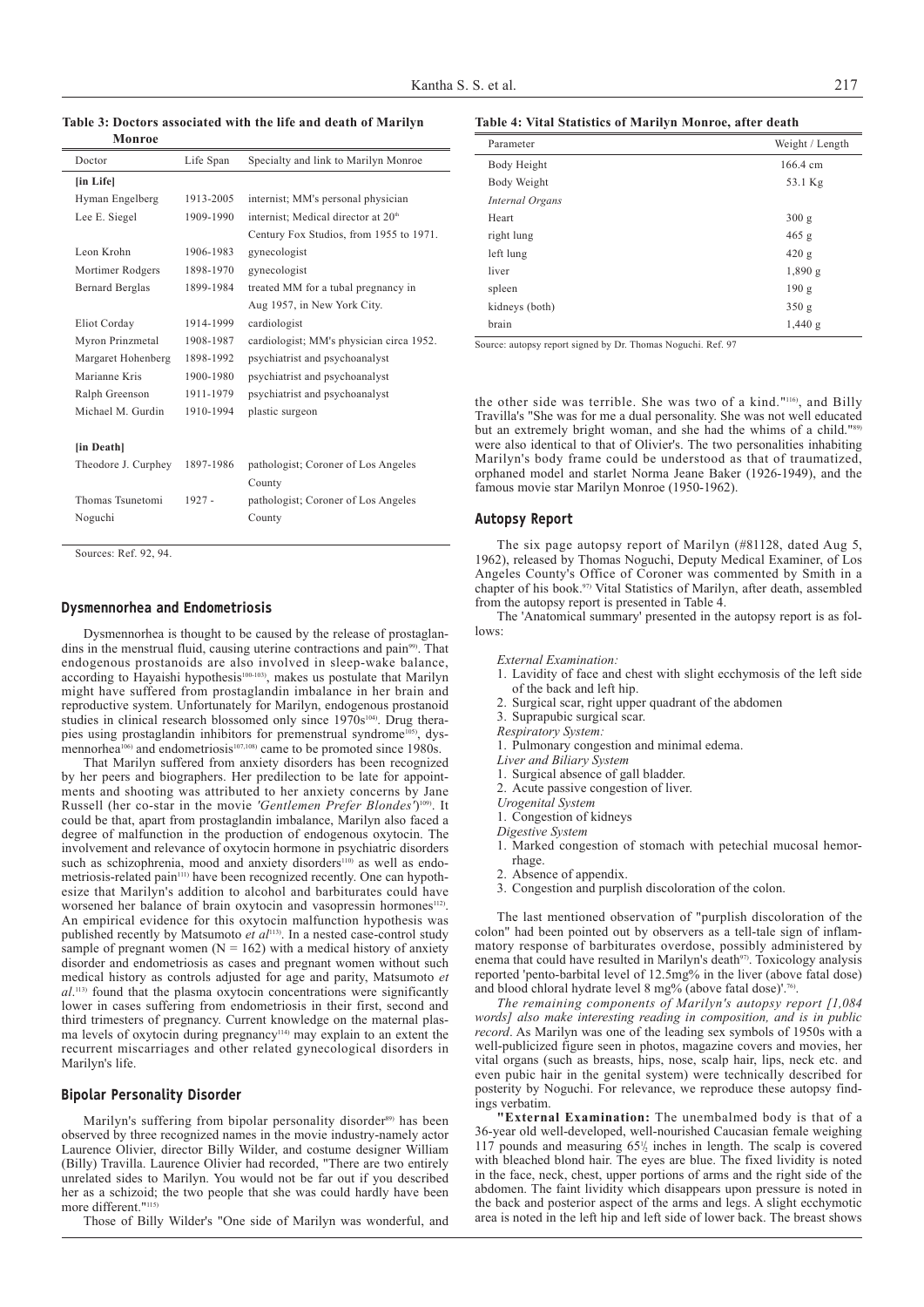no significant lesion. There is a horizontal 3-inch long surgical scar in the right upper quadrant of the abdomen. A suprapubic surgical scar measuring 5 inches in length is noted.

The conjunctivae are markedly congested; however, no ecchymosis or petechiae are noted. The nose shows no evidence of fracture. The external auditory canals are not remarkable. No evidence of trauma is noted in the scalp, forehead, cheeks, lips or chin. The neck shows no evidence of trauma. Examination of the hands and nails shows no defects. The lower extremities show no evidence of trauma.

**Body Cavity:** The usual Y-shaped incision is made to open the thoracic and abdominal cavities. The pleural and abdominal cavities contain no excess of fluid or blood. The mediastinum shows no shifting or widening. The diaphragm is within normal limits. The lower edge of the liver is within the costal margin. The organs are in normal position and relationship.

**Cardiovascular System:** The heart weighs 300 grams. The pericardial cavity contains no excess of fluid. The epicardium and pericardium are smooth and glistening. The left ventricular wall measures 1.1 cm and the right 0.2 cm. The papillary muscles are not hypertrophic. The chordae tendineae are not thickened or shortened. The valves have the usual number of leaflets which are thin and pliable. The tricuspid valve measures 10 cm, the pulmonary valve 6.5 cm, mitral valve 9.5 cm, and aortic valve 7 cm. in circumference. There is no septal defect. The foramen ovale is closed.

The coronary arteries arise from their usual location and are distributed in normal fashion. Multiple sections of the anterior descending branch of the left coronary artery with a 5 cm interval demonstrate a patent lumen throughout. The circumflex branch and the right coronary artery also demonstrate a patent lumen. The pulmonary artery contains no thrombus.

The aorta has a bright yellow smooth intima.

**Respiratory System:** The right lung weighs 465 grams and the left 420 grams. Both lungs are moderately congested with some edema. The surface is dark red with mottling. The posterior portion of the lungs shows severe congestion. The trachea-bronchial tree contains no aspirated material of blood. Multiple sections of the lungs show congestion and edematous fluid exuding from the cut surface. No consolidation or suppuration is noted. The mucosa of the larynx is grayish white.

**Liver and Biliary System:** The liver weighs 1890 grams. The surface is dark brown and smooth. There are marked adhesions through the omentum and abdominal wall in the lower portion of the liver as the gallbladder has been removed. The common duct is widely patent. No calculus or obstructive material is found. Multiple sections of the liver show slight accentuation of the lobular pattern; however, no hemorrhage or tumor is found.

**Hemic and Lymphatic System:** The spleen weighs 190 grams. The surface is dark red and smooth. Section shows dark red homogeneous firm cut surface. The Malpigian bodies are not clearly identified. There is no evidence of lymphadenopathy. The bone marrow is dark red in color.

**Endocrine System:** The adrenal glands have the usual architectural cortex and medulla. The thyroid glands are of normal size, color and consistency.

**Urinary System:** The kidneys together weigh 350 grams. Their capsules can be stripped without difficulty. Dissection shows a moderately congested parenchyma. The cortical surface is smooth. The pelves and ureters are not dilated or stenosed. The urinary bladder contains approximately 150 cc. of clear straw-colored fluid. The mucosa is not altered.

**Genital System:** The external genitalia shows no gross abnormality. Distribution of the pubic hair is of female pattern. The uterus is of the usual size. Multiple sections of the uterus show the usual thickness of the uterine wall without tumor nodules. The endometrium is grayish yellow, measuring up to 0.2 mm in thickness. No polyp or tumor is found. The cervix is clear, showing no nabothian cysts. The tubes are intact. The openings of the fimbria are patent. The right ovary demonstrates recent corpus luteum haemorrhagicum. The left ovary shows corpora lutea and albicantia. A vaginal smear is taken.

**Digestive System:** The esophagus has a longitudinal folding mucosa. The stomach is almost completely empty. The contents is brownish mucoid fluid. The volume is estimated to be no more than 20 cc. No residue of the pills is noted. A smear made from the gastric contents and examined under the polarized microscope shows no refractile crystals. The mucosa shows marked congestion and submucosal petechial hemorrhage diffusely. The duodenum shows no ulcer. The contents of the duodenum is also examined under polarized microscope and shows no refractile crystals. The remainder of the small intestine shows no grass abnormality. The appendix is absent. The colon shows marked congestion and purplish discoloration. The fecal contents is light brown and formed. The mucosa shows no discoloration.

The pancreas has a ten lobular architecture. Multiple sections shows a patent duct.

**Skeletomuscular System:** The clavicle, ribs, vertebrae and pelvic bones show no fracture lines. All bones of the extremities are examined by palpation showing no evidence of fracture.

**Head and Central Nervous System:** The brain weighs 1440 grams. Upon reflection of the scalp there is no evidence of contusion or hemorrhage. The temporal muscles are intact. Upon removal of the dura mater the cerebrospinal fluid is clear. The superficial vessels are slightly congested. The convolutions of the brain are not flattened. The contour of the brain is not distorted. No blood is found in the epidural, subdural or subarachnoid spaces. Multiple sections of the brain show the usual symmetrical ventricles and basal ganglia. Examination of the cerebellum and brain stem shows no gross abnormality. Following removal of the dura mater from the base of the skull and calvarium no skull fracture is demonstrated.

Liver temperature taken at 10:30 am registered 89℉.

**Specimen:** Unembalmed blood is taken for alcohol and barbiturate examination. Liver, kidney, stomach and contents, urine and intestine are saved for further toxicological study. A vaginal smear is made."97

It could be vaguely inferred that the superficial details provided about Marilyn's genital system [*"The external genitalia shows no gross abnormality. Distribution of the pubic hair is of female pattern. The uterus is of the usual size."*] in the autopsy report were meant to titillate the print and visual media audience of 1962, and can be evaluated as showing shades of indignity. However the finding about the non-appearance of nabothian cyst indicated that Marilyn failed to complete a term pregnancy<sup>117-119</sup>

#### **Varied Speculations on Death**

Marilyn's death is open to conjecture<sup>89)</sup>. Though Los Angeles County's then deputy medical examiner Noguchi delivered a verdict of 'probable suicide', it has been challenged by quite a number of Marilyn's acquaintances in the movie world, biographers and other investigators. John Miner (The Los Angeles County deputy district attorney) who attended the autopsy as an observer had believed that Marilyn was murdered<sup>89,120</sup>). Miner's 1995 story of a 40 min. 'secret tape' of Marilyn about her private thoughts to her psychiatrist Greenson, (after Greenson's death in 1979)) is not trusted by Marilyn's biographer Summers, because of Miner's assertion that 'Greenson subsequently destroyed the recording'.121). But in 1994, Marlon Brando (who had dated Marilyn) wrote in his autobiography, "The last time we spoke was two or three days before she died....with Marilyn I didn't sense any depression or clue of impending self-destruction during her call. That's why I'm sure she didn't commit suicide I believe I would have sensed something was wrong if thoughts of suicide were anywhere near the surface of Marilyn's mind. I would have known it. Maybe she died because of an accidental drug overdose, but I have always believed that she was murdered"122).

As opposed to this view of murder, director John Huston (who had directed Marilyn's last completed movie '*The Misfits*'in 1960 and *The Asphalt Jungle*, a pivotal 1950 movie for Marilyn's career) viewed Marilyn's death as an accident. "Too many sleeping pills -- a bottle of them at hand and no one there to save her. She'd made this mistake several times before had had received emergency treatment. I'm sure she never meant to take her life."123). One biographer Donald Spotto also proposed the death as an accident, due to an adverse reaction to an enema given by her house keeper Eunice Murray prescribed by psychiatrist Greenson, containing fatal dose of Nembutal and chloral hydrate<sup>124)</sup>.

**Dr. Noguchi's review of autopsy findings after 24 years**

For the November 1986 issue of *Omni magazine*, Noguchi was interviewed by Stein<sup>125)</sup> and his responses to five questions on Marilyn's death were as follows:

"*Question:* With Monroe, wasn't it a question of suicide versus murder: whether the fatal drugs were swallowed or injected?

*Noguchi:* The autopsy found a large amount of Nembutal and chloral hydrate, but the case wasn't typical because the stomach was empty. I did not see any residue, although the stomach and gastric lining were much reddened. But this is standard for barbiturate abuse. And this was not the first time we'd seen an empty stomach. Like the liver, it gets used to handling the drug and passes it quickly into the small intestine. Because I couldn't find needle marks, I still believe the drugs were swallowed.

Monroe's liver actually had a level of stored barbiturates three to four times that of her blood. Yet her blood level was high enough -equivalent to about forty or fifty capsules of regular-strength sleeping pills. For the average person, ten to fifteen are potentially lethal.

*Question:* Even so, doesn't that show that someone, may be her